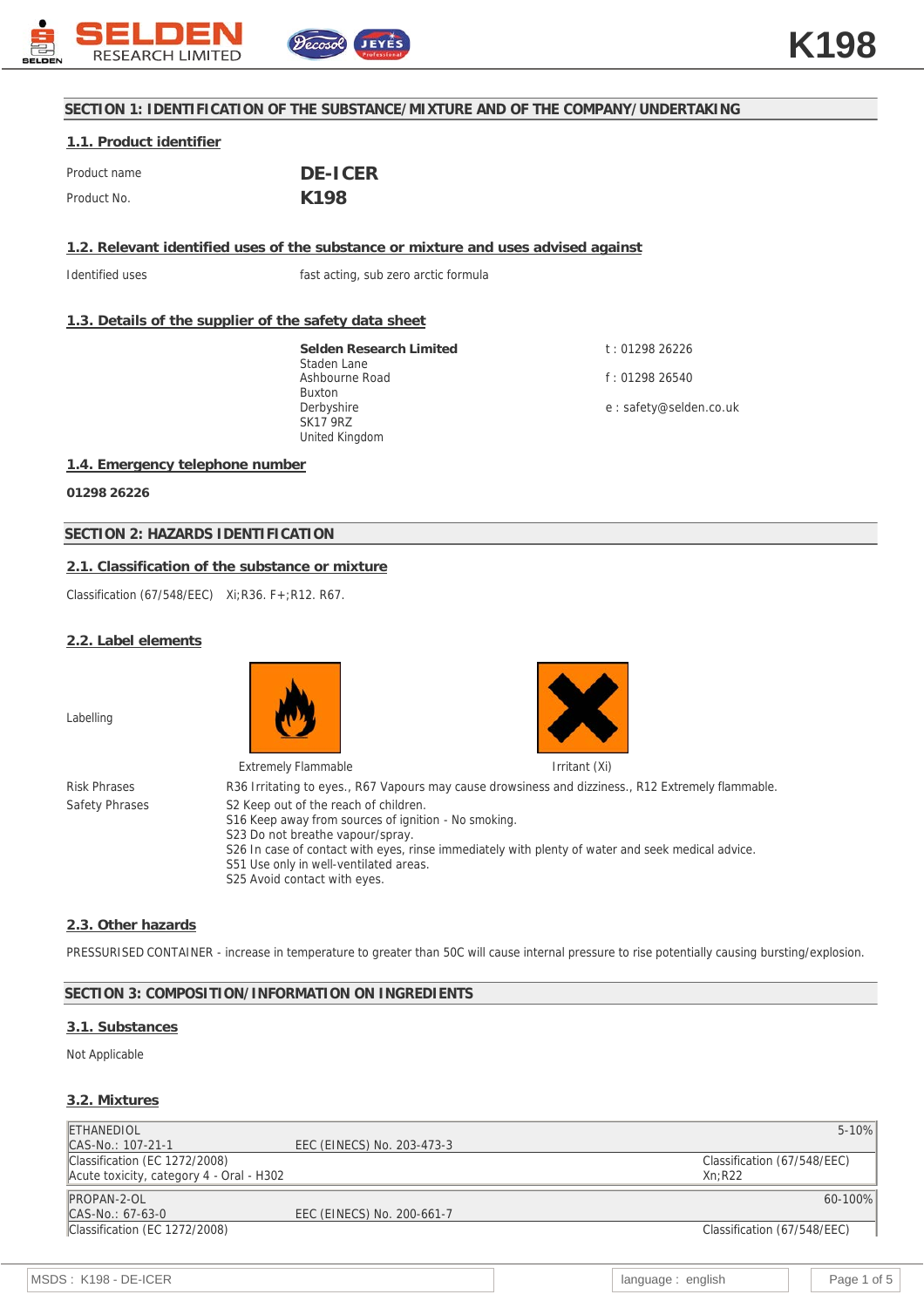

The Full Text for all R-Phrases and Hazard Statements are Displayed in Section 16.

## **SECTION 4: FIRST AID MEASURES**

## **4.1. Description of first aid measures**

| General information |                                                                                                                                                                                            |
|---------------------|--------------------------------------------------------------------------------------------------------------------------------------------------------------------------------------------|
| Inhalation          | Move the exposed person to fresh air at once., Keep the affected person warm and at rest. Get prompt medical<br>attention., For breathing difficulties oxygen may be necessary.            |
| Ingestion           | Rinse mouth thoroughly., Drink plenty of water., Get medical attention.                                                                                                                    |
| Skin contact        | Wash the skin immediately with soap and water., Get medical attention if any discomfort continues.                                                                                         |
| Eye contact         | Spray in the eyes:, Promptly wash eyes with plenty of water while lifting the eye lids., Continue to rinse for at least<br>15 minutes., Get medical attention if any discomfort continues. |
|                     | 4.2. Most important symptoms and effects, both acute and delayed                                                                                                                           |
| Inhalation          | May cause irritation to the respiratory system., Vapours may cause headache, fatique, dizziness and<br>nausea., Prolonged inhalation of high concentrations may damage respiratory system. |
| Ingestion           | May cause burns in mucous membranes, throat, oesophagus and stomach., May cause stomach pain or                                                                                            |

|              | vomiting.                                                   |
|--------------|-------------------------------------------------------------|
| Skin contact | Prolonged or repeated exposure may cause severe irritation. |
| Eye contact  | Irritation of eyes and mucous membranes.                    |

## **4.3. Indication of any immediate medical attention and special treatment needed**

Treat Symptomatically.

## **SECTION 5: FIREFIGHTING MEASURES**

#### **5.1. Extinguishing media**

Extinguishing media Use:, Powder., Dry chemicals, sand, dolomite etc., Water spray, fog or mist.

#### **5.2. Special hazards arising from the substance or mixture**

Unsuitable extinguishing media

#### **5.3. Advice for firefighters**

Special Fire Fighting **Procedures** Self contained breathing apparatus and full protective clothing must be worn in case of fire. Containers close to fire should be removed or cooled with water., Use water to keep fire exposed containers cool and disperse vapours.

## **SECTION 6: ACCIDENTAL RELEASE MEASURES**

## **6.1. Personal precautions, protective equipment and emergency procedures**

For personal protection, see section 8.

#### **6.2. Environmental precautions**

Any spillage needs to be contained and not allowed to enter water courses

#### **6.3. Methods and material for containment and cleaning up**

Wear necessary protective equipment., Extinguish all ignition sources. Avoid sparks, flames, heat and smoking. Ventilate., If leakage cannot be stopped, evacuate area.

#### **6.4. Reference to other sections**

For personal protection, see section 8. For waste disposal, see section 13.

F;R11 Xi;R36 R67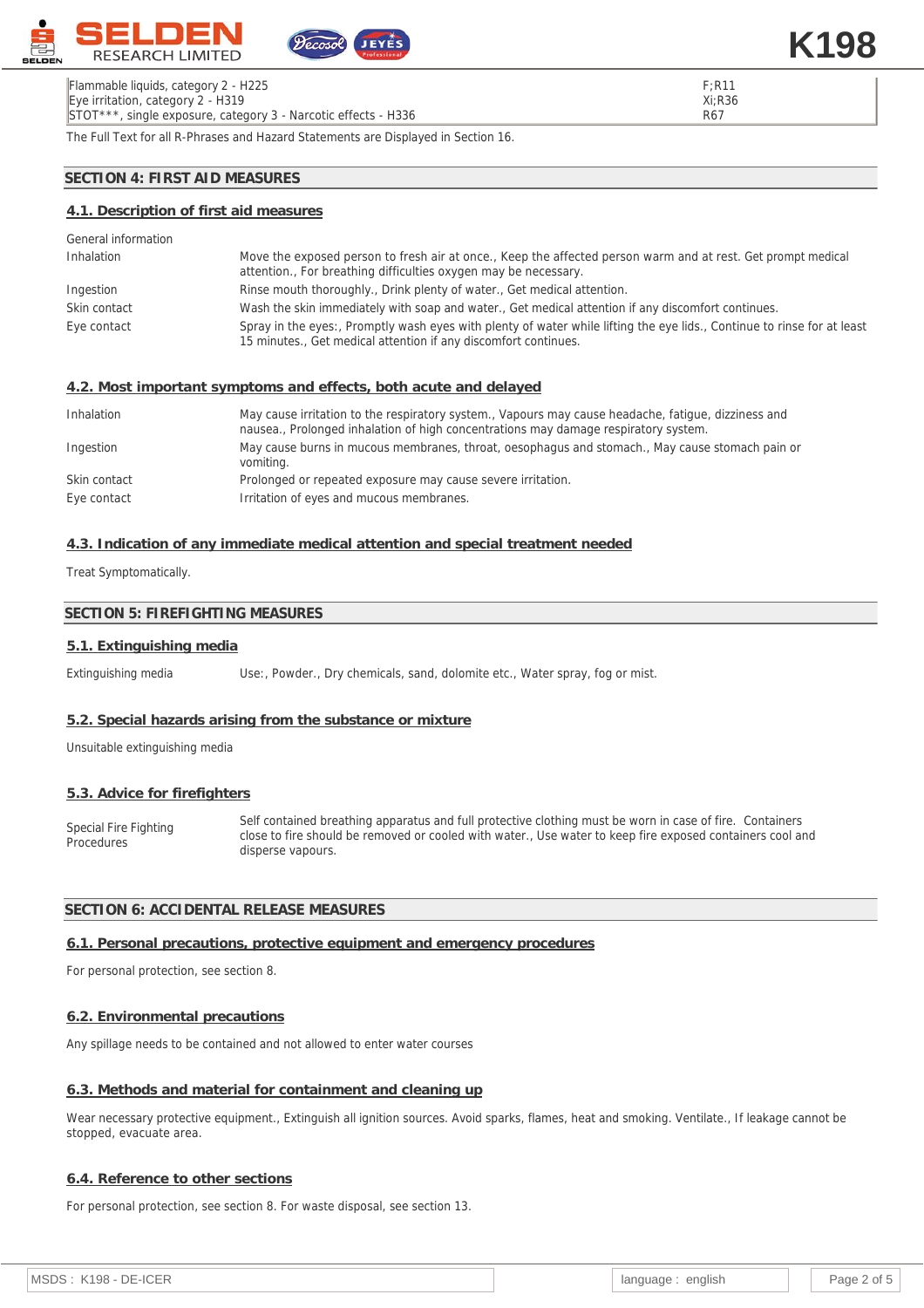## **SECTION 7: HANDLING AND STORAGE**

## **7.1. Precautions for safe handling**

Keep away from heat, sparks and open flame., Avoid spilling, skin and eye contact., Ventilate well, avoid breathing vapours. Use approved respirator if air contamination is above accepted level.

#### **7.2. Conditions for safe storage, including any incompatibilities**

Aerosol cans: Must not be exposed to direct sunlight or temperatures above 50°C.

#### **7.3. Specific end use(s)**

See product label for detailed usage and instructions.

#### **SECTION 8: EXPOSURE CONTROLS/PERSONAL PROTECTION**

#### **8.1. Control parameters**

| Name                              | STD | TWA - 8 Hrs      | STFL - 15 Min     | <b>Notes</b> |
|-----------------------------------|-----|------------------|-------------------|--------------|
| ETHANEDIOL                        | WEL | 52 mg/m3(Sk)     | 104 mg/m3(Sk)     |              |
| PROPAN-2-OL                       | WEL | 400 ppm999 mg/m3 | 500 ppm1250 mg/m3 |              |
| $WEL = Workplace Exposure Limits$ |     |                  |                   |              |

#### **8.2. Exposure controls**

Protective equipment

Engineering measures Hand protection Eye protection Other Protection Hygiene measures



| Provide adequate general and local exhaust ventilation. |
|---------------------------------------------------------|
| Use protective gloves.                                  |
| Wear approved safety goggles.                           |
| General workwear only                                   |
| DO NOT SMOKE IN WORK AREA!                              |

#### **SECTION 9: PHYSICAL AND CHEMICAL PROPERTIES**

#### **9.1. Information on basic physical and chemical properties**

| Appearance                             | Aerosol.                                                       |
|----------------------------------------|----------------------------------------------------------------|
| Comments                               | Information given relates to total aerosol container contents. |
| Flash point $(°C)$                     | - 74                                                           |
| Auto Ignition Temperature $(°C)$ + 405 |                                                                |
| Flammability Limit - Upper(%)          | 1.8                                                            |
| Flammability Limit - Lower (%)         | 10.0                                                           |

## **SECTION 10: STABILITY AND REACTIVITY**

## **10.1. Reactivity**

Stable under normal temperature conditions.

#### **10.2. Chemical stability**

Stable under normal temperature conditions.

#### **10.3. Possibility of hazardous reactions**

None known

#### **10.4. Conditions to avoid**

Avoid heat, flames and other sources of ignition.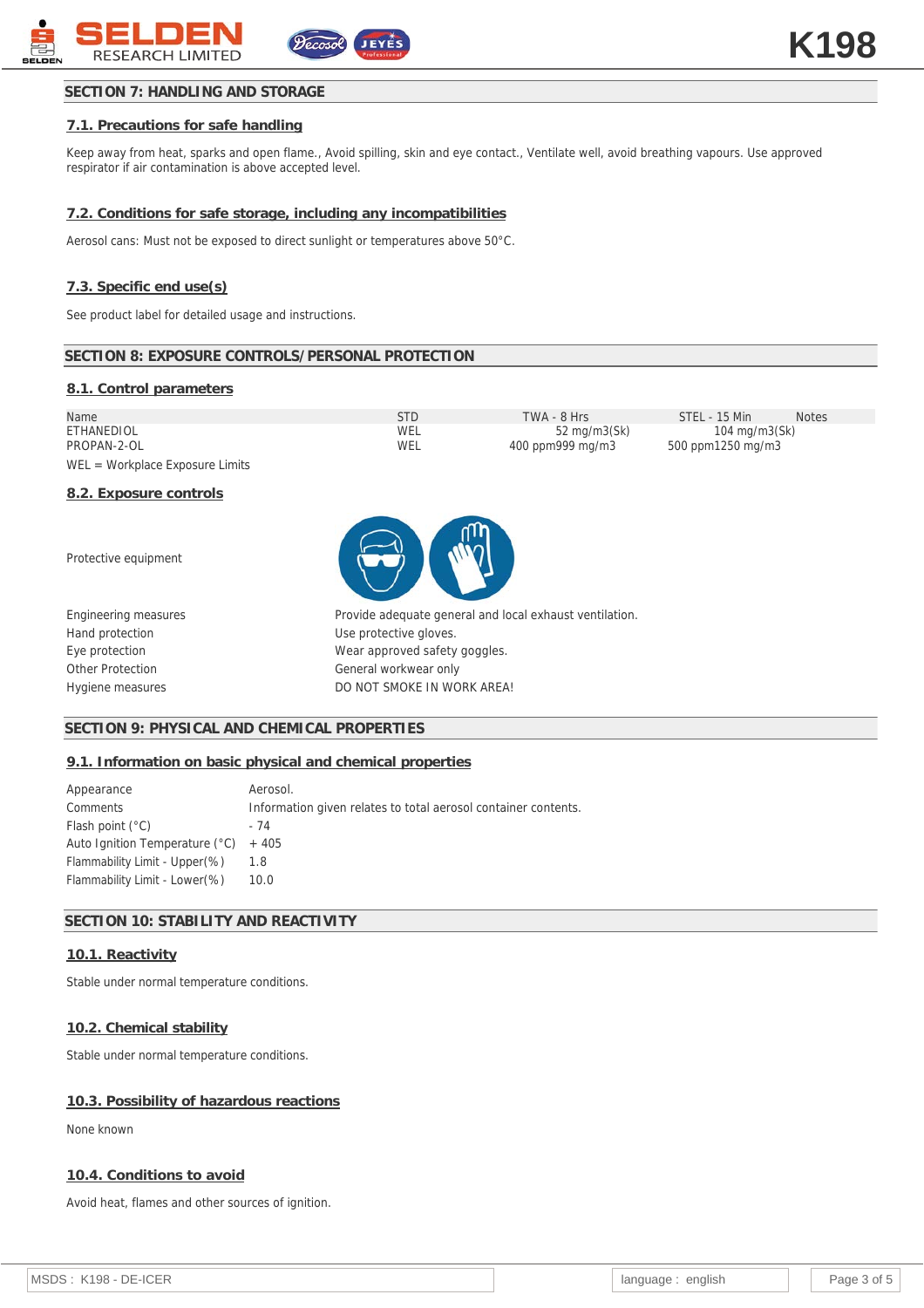

#### **10.5. Incompatible materials**

None known

#### **10.6. Hazardous decomposition products**

Fire creates:, Vapours/gases/fumes of:, Carbon monoxide (CO)., Carbon dioxide (CO2).

## **SECTION 11: TOXICOLOGICAL INFORMATION**

## **11.1. Information on toxicological effects**

| Toxicological information | No toxicological data is available for this mixture, however data can be provided for specific raw materials upon<br>request.                                                              |
|---------------------------|--------------------------------------------------------------------------------------------------------------------------------------------------------------------------------------------|
| Inhalation                | May cause irritation to the respiratory system., Vapours may cause headache, fatique, dizziness and nausea.,<br>Prolonged inhalation of high concentrations may damage respiratory system. |
| Ingestion                 | May cause burns in mucous membranes, throat, oesophagus and stomach., May cause stomach pain or vomiting.                                                                                  |
| Skin contact              | Prolonged or repeated exposure may cause severe irritation.                                                                                                                                |
| Eye contact               | Irritation of eyes and mucous membranes.                                                                                                                                                   |

#### **SECTION 12: ECOLOGICAL INFORMATION**

#### **12.1. Toxicity**

Not regarded as dangerous for the environment.

#### **12.2. Persistence and degradability**

Degradability The product is biodegradable.

#### **12.3. Bioaccumulative potential**

Bioaccumulative potential The product does not contain any substances expected to be bioaccumulating.

## **12.4. Mobility in soil**

Mobility: The product contains volatile organic compounds (VOC) which will evaporate easily from all surfaces.

#### **12.5. Results of PBT and vPvB assessment**

This product does not contain any PBT or PvB substances

#### **12.6. Other adverse effects**

None known

#### **SECTION 13: DISPOSAL CONSIDERATIONS**

#### **13.1. Waste treatment methods**

Empty containers must not be burned because of explosion hazard., Dispose of waste and residues in accordance with local authority requirements.

## **SECTION 14: TRANSPORT INFORMATION**

#### **14.1. UN number**

| UN No. (ADR/RID/ADN) | 1950 |
|----------------------|------|
| UN No. (IMDG)        | 1950 |
| UN No. (ICAO)        | 1950 |
|                      |      |

## **14.2. UN proper shipping name**

#### Proper Shipping Name: And The Shipping Name: AEROSOLS, FLAMMABLE

| MSDS: K198 - DE-ICER | language: english |  | Page 4 of 5 |
|----------------------|-------------------|--|-------------|
|----------------------|-------------------|--|-------------|